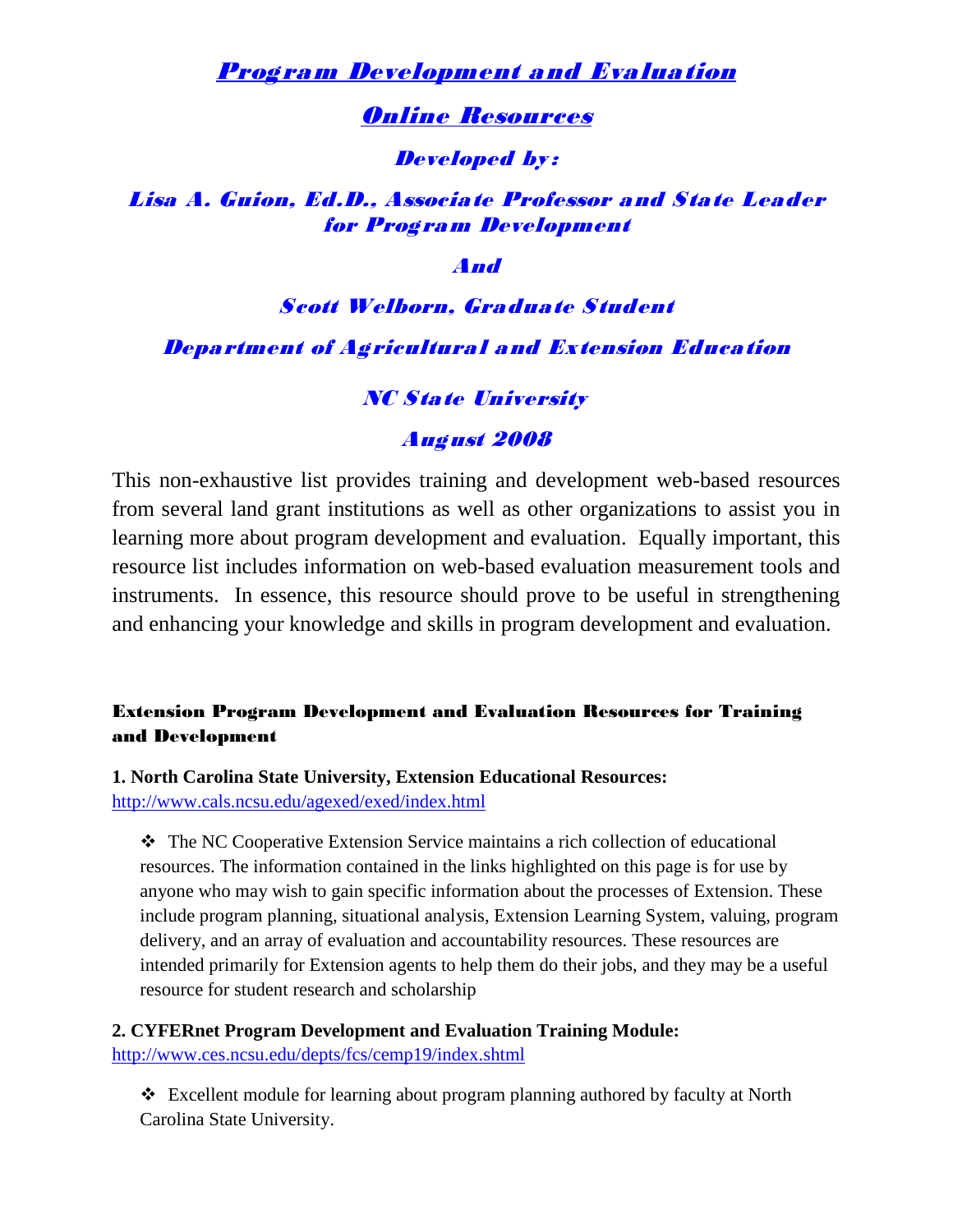## **3. University of Wisconsin Extension(UW-Extension):** <http://www.uwex.edu/ces/pdande/>

 The Program Development and Evaluation Unit at UW-Extension developed this site to provide resources on the program development process. UW-Extension program development model, which includes situational analysis, priority setting, program action - the logic model - and evaluation, is provided.

## **4. Pennsylvania State University Extension:**

<http://www.extension.psu.edu/evaluation/Default.html>

 $\hat{\mathbf{v}}$  This site provides information to design and implement a useful program evaluation in order to improve a program, compare delivery methods, respond to stakeholders, advocate, and prepare for promotion.

**5. Ohio State University Extension**: <http://extension.osu.edu/~pde/pdeprdev.htm>

-This site contains OSU Extension's Logic Model

#### **6. University of Florida Program Development and Evaluation Center:** <http://pdec.ifas.ufl.edu/>

This site contains many resources. From program planning to new agent orientation modules, this site is a wealth of information.

## **7. Cornell University Cooperative Extension (Signature Programs):**

<http://hosts.cce.cornell.edu/admin/plans/signature.htm>

 Signature programs are major, statewide efforts addressing widely recognized public concerns. This site goes on to explain the development of such programs.

## **8. University of Kentucky, Program Development and Evaluation Resources:**  <http://www.ca.uky.edu/agpsd/soregion.htm>

Links to evaluation and accountability resources

## **9. CYFERnet, Children Youth and Families At Risk (CYFAR), USDA-CSREES**

[http://cyfernet.ces.ncsu.edu/cyfres/browse\\_2.php?search=Evaluation](http://cyfernet.ces.ncsu.edu/cyfres/browse_2.php?search=Evaluation)

 CYFERnet's *Evaluation* section includes practical tools that you can use to evaluate community-based programs; information on how community programs can be sustained; and assessments of organizational support for work in the areas of children, youth, and families.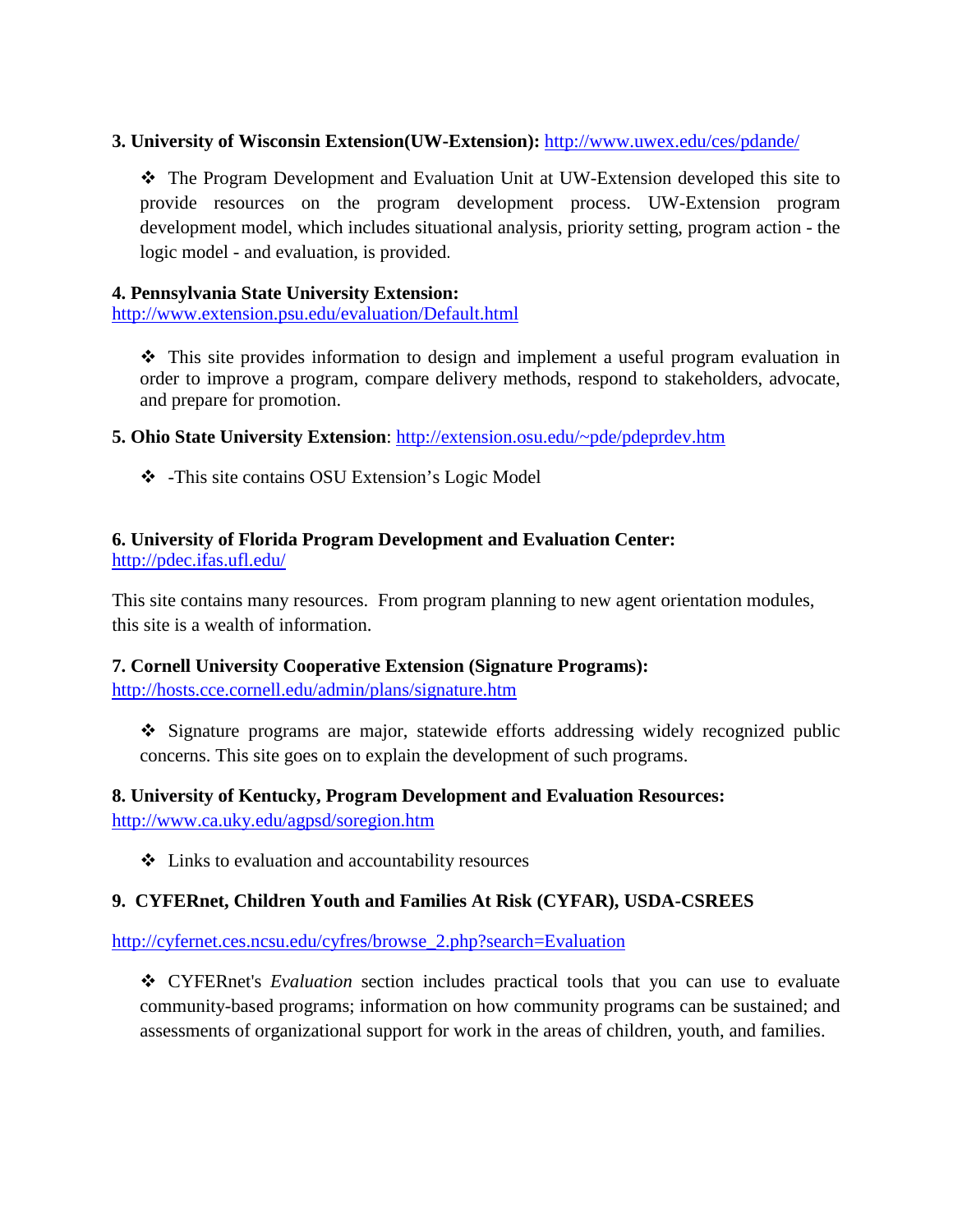## Program and Evaluation Resources for Training and Development from Other Organizations

**1. United Way:** <http://www.unitedway.org/outcomes/>

\* The Resource Network offers information, downloadable documents, and links to resources related to the identification and measurement of program- and community-level outcomes.

## **2. Kellogg Foundation:** <http://www.wkkf.org/Pubs/Tools/Evaluation/Pub3669.pdf>

This site gives excellent information about developing and using logic models to link outcomes with program activities

## **3. Center for Disease Control, Program Evaluation Resources:**  <http://www.cdc.gov/HealthyYouth/evaluation/resources.htm>

 $\triangle$  Information on program evaluation and logic models

**4. Free Management Library, Basic Guide to Program Evaluation:**  [http://www.managementhelp.org/evaluatn/fnl\\_eval.htm](http://www.managementhelp.org/evaluatn/fnl_eval.htm)

 $\triangle$  Easy to understand information about program evaluation

**5. Program Managers Guide to Evaluation, US Dept of Health and Human Services Administration for Children and Families, Office of Planning, Research and Evaluation (OPRE):** <http://www.acf.hhs.gov/programs/opre/>

◆ *OPRE* is responsible for advising the Assistant Secretary for Children and Families on increasing the effectiveness and efficiency of programs to improve the economic and social well-being of children and families.

## **6. New York State Teacher Resources Center:** <http://www.programevaluation.org/>

 Through tutorials, tools such as planning guides and questionnaires, case studies, and other resources, visitors can explore evaluation in both theory and action.

## **8. Program Evaluation – The key to a success program:**

<http://www.the-aps.org/education/promote/promote.html>

 $\cdot \cdot$  This site provides an online short course in program evaluation. The site was developed by the American Physiological Society for those persons seeking to strengthen evaluations of medical and health related programs.